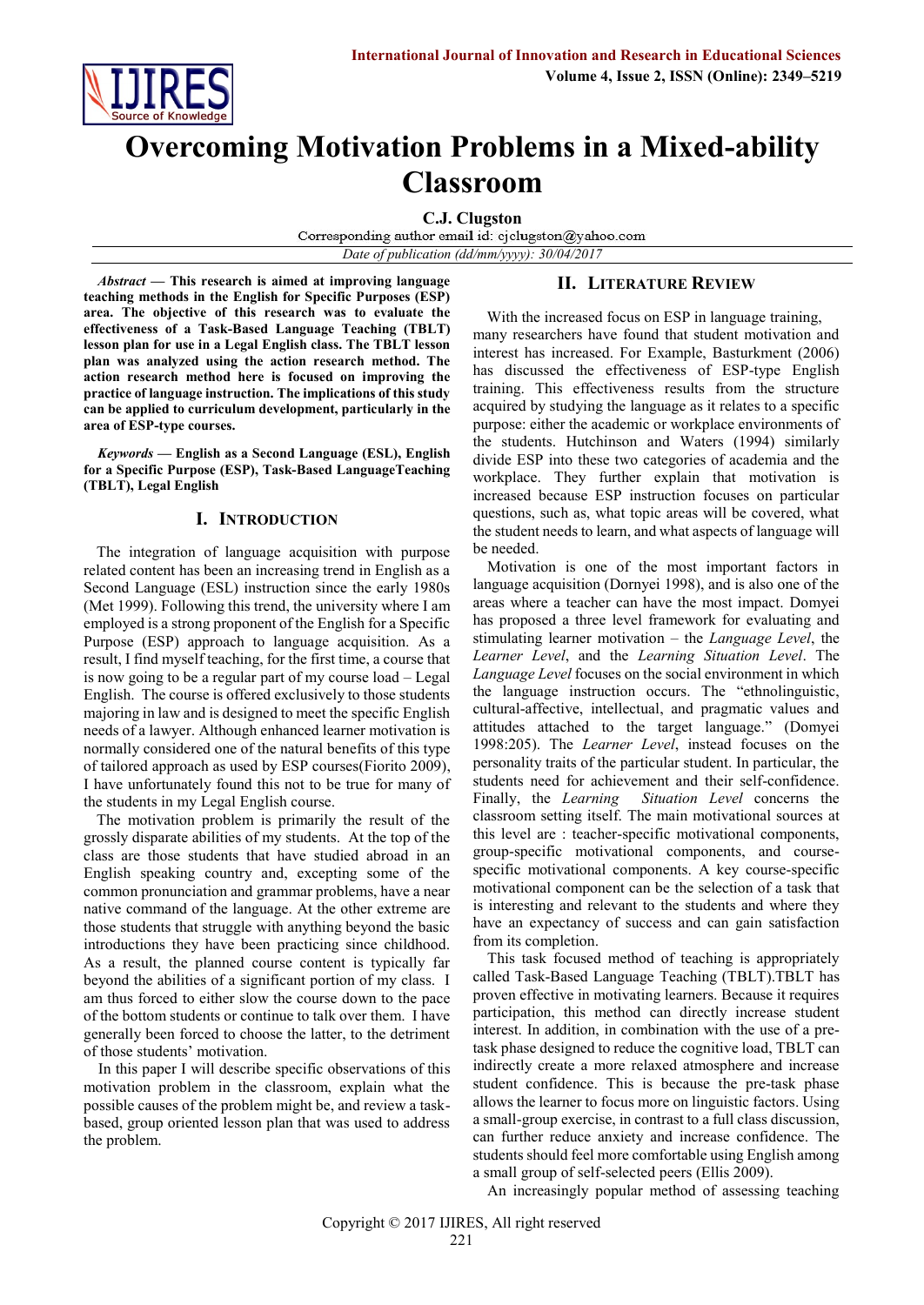

effectiveness is action research. Anne Burnes (2010) defines action research as research that is done with a goal of improving the action within a social situation. More traditional research is focused on the production of knowledge. Action research, however, is more concerned with improving the practice of the activity studied. In addition to researchers and academics, action research is frequently conducted by teachers, administrators, and other stakeholders in the educational environment. Such classroom based action research comprises the four steps of planning, acting, observing, and reflecting

# **III. ASPECTS OF THE PLAN**

#### *A. Identifying the Problem*

Because many of the students in these classes are at a low level, the predictable result for these students has been a serious lack of motivation. Many of these students frequently miss class, and when they do attend, they rarely turn in their homework or participate in classroom discussions. These students come in to the course at a level well below the top students in the class, and their lack of motivation causes them to fall further behind during the semester.

#### *B. Determining the Cause of the Problem*

The disparate abilities problem is institutional in nature and beyond the scope of what can be addressed in this paper. Legal English is completely disconnected from the regular English program: there are no prerequisites for the course, and it is not classified as a beginner, intermediate, or advanced course, as most other English classes are. Instead, all entering freshmen in the law college must take the course in their first semester. The result being that law students of all abilities enroll in the course. This is an issue that cannot be controlled for and that is unlikely to change in the near future.

The motivational problem, conversely, is something that can be addressed. As pointed out, the motivation problem stems largely from the students relative lack of ability compared to their peers. Because of this, the students likely see the class as a source of anxiety, lack the confidence necessary to participate, and are ultimately disinterested in the lessons. Analyzing the motivation problem under this framework, it is apparent that at the *Language Level*, the integrative and instrumental motivational subsystems have been ineffective in motivating the students. That is to say, the students inherent disposition towards English (integrative) and the potential pragmatic gains for the students in learning English (instrumental) have proven to be insufficient to motivate them (Dornyei 1998). Thus, any attempt to address the problem will need to focus on the *Learner Level* and the *Learning Situation Level*.

This research will focus on three motivational strategies to deal with this: at the *Learner Level*, creating a relaxed, pleasant atmosphere and increasing linguistic selfconfidence, and at the *Learning Situation Level*, making the class more interesting (Dornyei 1998).By incorporating three of Domyei's ten strategies, and using strategies that focus on two different levels of motivation, interest amongst most, if not all, of the bottom students in the class should increase.

- *C. Addressing the Problem*
- The proposed lesson plan uses Task-Based language
- *D. Addressing the Problem*

The proposed lesson plan uses Task-Based Language Teaching (TBLT) in a small-group exercise. Thus, the lesson plan incorporates all three of the motivational strategies mentioned above.

#### *Lesson Plan*

The lesson plan was based on an urban legend known as "The Microwaved Cat." The reading was taken from the popular website www.snopes.com. The students read the sample urban legend and then wrote a report on a Korean urban legend using the same format as the sample. The sample urban legend was related to a legal topic, but the student urban legend was not required to be because this lesson was focused on the general skill of writing. For this class, the students were divided into groups of three, and each of the three students was assigned primary responsibility for either the pre-, during-, or post-task phase. This ensured that each student was participating in the task.

#### *Pre-task:*

- 1) Introduce the task and explain the requirements.
- 2) Read the sample out loud as a class. The student from Group 1 with primary responsibility for the pre-task phase will read paragraph one, the student from Group 2 will read paragraph 2, and so on through each group.
- 3) Discuss each of the different sections in the sample and what purpose they serve.

The pre-task phase is designed to reduce the cognitive load on the learner by providing a model. This allows the student to focus more on linguistic factors (Ellis 1998).

#### *During-task:*

- 1) Each student writes down a brief description (one or a few words) of an urban legend they know.
- 2) In their groups, the students discuss and choose one of these legends to report on.
- 3) As a group, the students write a report on the legend following the format of the model. The student in each group with primary responsibility for the during-task phase will write the report using the input of all in the group.

The during-task phase will have a strict time limit in order to encourage fluency (Lee 2000, as cited by Ellis 2009), and also to increase interaction among the members of the group.

#### *Post-task:*

- 1) Each group will read its urban legend report to the class.
- 2) The student in each group with primary responsibility

for the post-task phase will read the report. Although being required to read a public report in the post-task phase will increase the communicative stress (Candlin 1987, as cited by Ellis 2009), public speaking is a necessary skill for most students in a Legal English class.